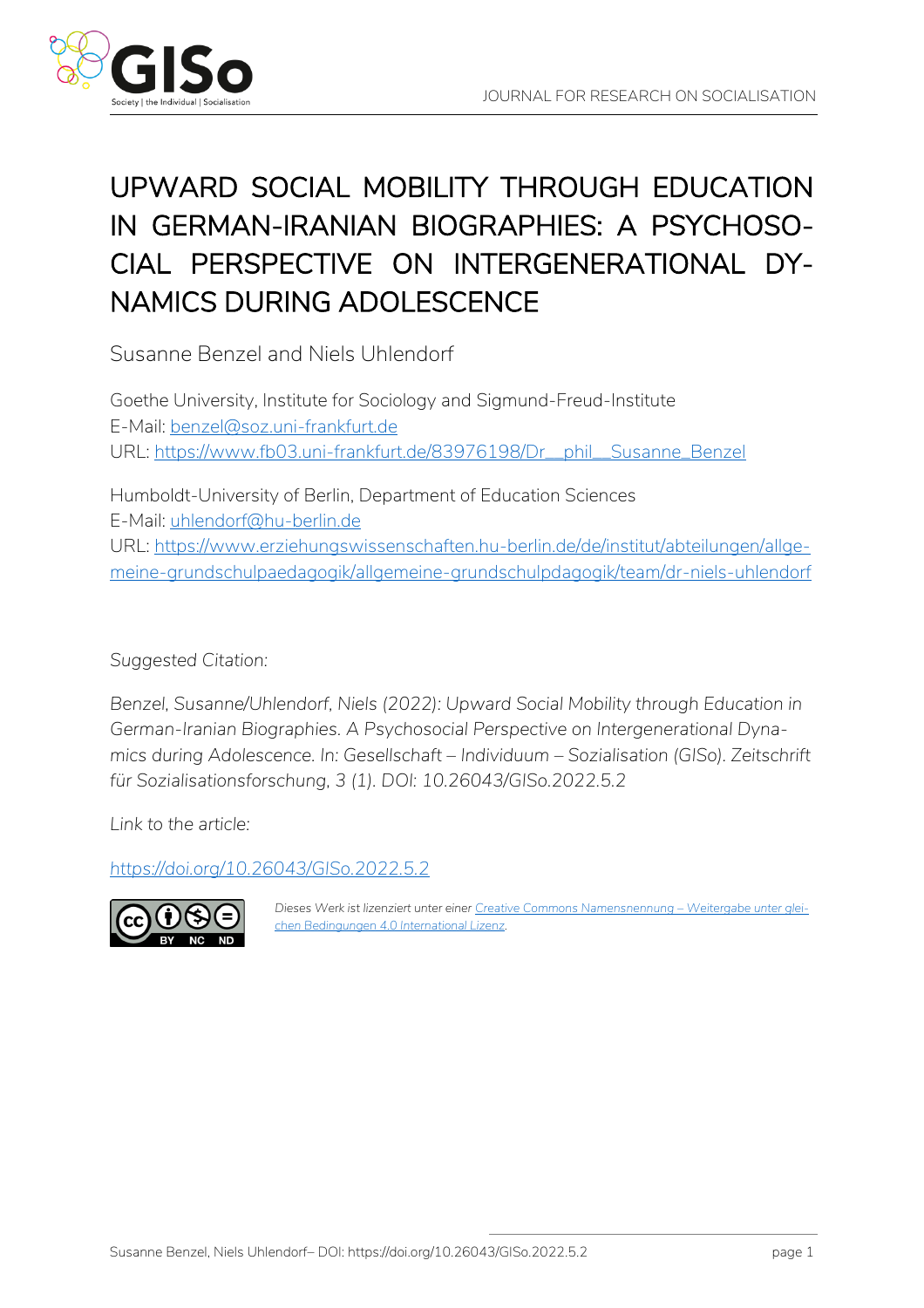

# UPWARD SOCIAL MOBILITY THROUGH EDUCATION IN GERMAN-IRANIAN BIOGRAPHIES: A PSYCHOSO-CIAL PERSPECTIVE ON INTERGENERATIONAL DY-NAMICS DURING ADOLESCENCE

### Susanne Benzel and Niels Uhlendorf

In many migrant families, educational achievements play a central role and can lead to intergenerational *tensions, in particular when the parents endured a loss of social status. Therefore, many parents arriving in Western societies attribute a high value to educational attainments for their children who are often confronted with institutional discrimination in schools. On this basis, the significance of education in migrant families and the psychosocial effects of intergenerational dynamics on individuals and their biog*raphies, especially during adolescence, will be discussed in this paper. Two different patterns can be *worked out through contrasting two biographical narratives. In both cases, education becomes a pressing identity issue and course-setting in adolescence: Although in the first case this leads to a reformulated orientation toward the upward mobility expectations of the parents; in the second case, educational advancement offers a way out of difficult social and economic circumstances and provides psychological stability.*

*Keywords: Migration, discrimination, education, families, adolescence, social mobility, intergenerational dynamics*

### 1. INTRODUCTION

Despite multiple criticisms of a "myth of meritocracy," hopes for social advancement through education are widespread – especially among migrant families (Bloodworth 2017; Bourdieu 2018). Particularly in the context of a migration that has been accompanied by a loss of social status, great importance is often attached to the educational attainments of children attending school in the country of arrival. Various studies have thus shown that many migrant families arriving in Western countries attach great importance to the education of their children (cf. Salikutluk 2013; Hadjar/Scharf 2019), while they are often confronted with institutionalized discrimination in schools, meaning that the causes of deprivation are embedded in the normal operation of organizations and not necessarily only the result of individual hostility (cf. Carmichael/Hamilton 1967; Gillborn et al. 2013; Gomolla 2021). These forms of social discrimination, some of which are difficult to grasp or name, then give rise to different ways of coping by individuals who are perceived as members of a migrant group (cf. King et al. 2013).

This paper argues from a psychosocial perspective and considers the subjects and their psyches in their social conditionality and framing (cf. Frost 2019). In this sense, individuals are "both the product of social forces and of their specific psychic worlds" (ibid., 115) which are mutually constitutive. In an illumination of different approaches of *psychosocial theories*, Frost determines the following features as central and unifying:

*[T]he subject is understood as passionate, ambivalent and emotionally driven, existing outside (but defined within) the rational processes of language. Importantly, this is a social subject existing in a world of power relations and status hierarchies. Psychosocial theory is able to explicate the emotional experience which in relation to all encounters […] defines the nature of the real and fantasised self and other in a co-constructed relationship. (2008, 4)*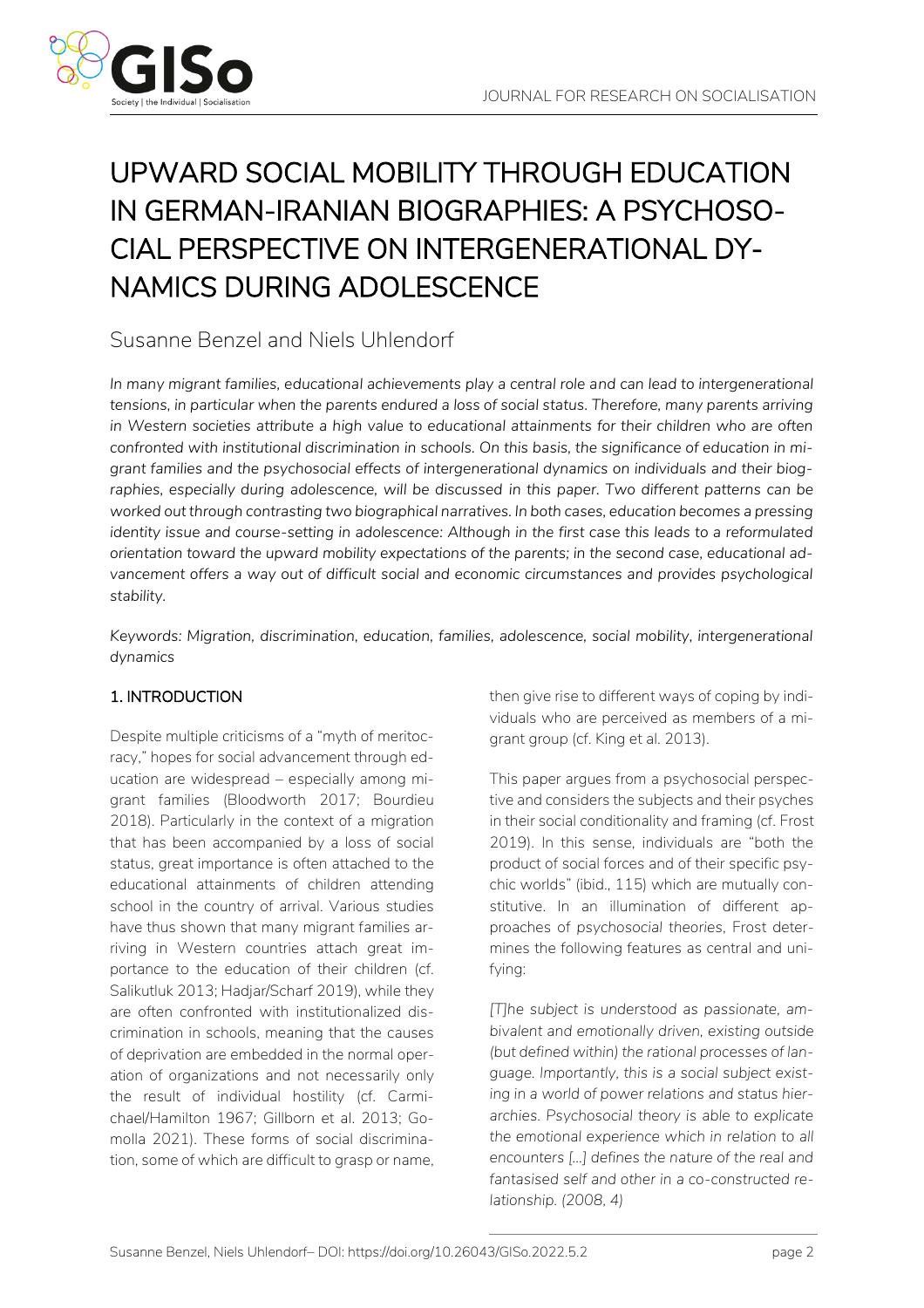

Psychosocial theory has famous roots in critical social theory – especially in the tradition of Fromm, Marcuse and Adorno – and, against this background, scrutinizes the relationship of political and social entanglements with internalized ideas and the subjects' imagination (King 2020). Various sociological questions about suffering within social realities (e.g., Wilkinson 2004; Ehrenberg 2016; King et al. 2019) are taken up in this context and questioned based on empirical observations of the mutual constitution between psyche and social structures. Based on this, emotions such as shame, fear, and anger can be considered in the interconnectedness of social and psychological dimensions (cf. Froggett 2002; Jimenez/Walkerdinge 2011). For the analysis of interviews, which will be the focus of this paper, the goal is to look at the self-presentation of the interviewees in their social situatedness.

Against this background, the significance of education in migrant families and, in this context, the psychosocial effects of intergenerational constellations (e.g., implicit obligations for social advancement) will be discussed in this paper. This analysis is based on two biographical interviews with German-Iranians who migrated to Germany during childhood with their families and are educational climbers in relation to their parents. We use this material to explore and follow the *research question* of how social advancement through education is experienced and processed in adolescence psychosocially – especially against the background of intergenerational dynamics.

#### 2. THEORETICAL AND EMPIRICAL BACK-GROUND

The significance of family is a central and recurrent theme in migration research. This may refer, for instance, to family care relationships across borders, transnational family narratives, global kinship networks, and their associated financial remittances, as well as to desires to found a family through migration (cf. Montero-Sieburth et al. 2021). Many studies focus on questions of mutual expectations and attributions between generations (cf. Foner 2009; Foner/Dreby 2011) – especially expectations of the first generation of immigrants towards the second (Alba/Waters 2011). Because migration very frequently involves costs or sacrifices and poses a risk (in very different ways) to those involved; it is in many cases accompanied by great hopes of improving the situation for all concerned. This phenomenon has been termed "immigrant optimism" by Kao and Tienda (1995, 1998). In particular, parents who have migrated themselves tend to have high expectations for improvement in the economic situation of the family and high educational aspirations for their children. The desire to improve their living situation is thus transmitted to the next generation (ibid.; Dreby 2010; Hadjar/Scharf 2019). At the same time, it has to be emphasized at this point that the concrete educational aspirations always have to be explained within their respective contexts. While quantitative studies, on average, find higher educational aspirations in migrant families, their very heterogeneous contexts, such as migration background and individual history, are central aspects that need to be considered (cf. van de Werfhorst/Heath 2019).

While such hopes for improvement are often hard to realize in the short term, they can lead to high aspirations and efforts for upward social mobility in migrant families. This, in turn, is accompanied by numerous mutual expectations and dependencies between individual family members. On the one hand, this can be described as an implicit "gift contract" (Attias-Donfut/Cook 2017, 120) between generations, leading to obligations to succeed in the country of arrival. On the other hand, there are numerous renegotiations of familial order in the country of arrival (ibid.). In turn, education plays a key role in realizing social advancement. In this context, it is important to emphasize that these are reciprocal generational relationships, not only unidirectional transmissions. Just as children are influenced by their parents' expectations, parents can also be influenced by changes in their children's dispositions in the country of arrival.

The chance of upward social mobility through education has been the subject of controversial debates in sociological theory and research. Bourdieu and Passeron (1979) famously described the narrative of advancement through education as an illusion and as a myth that disguises social barriers and hierarchies (see also: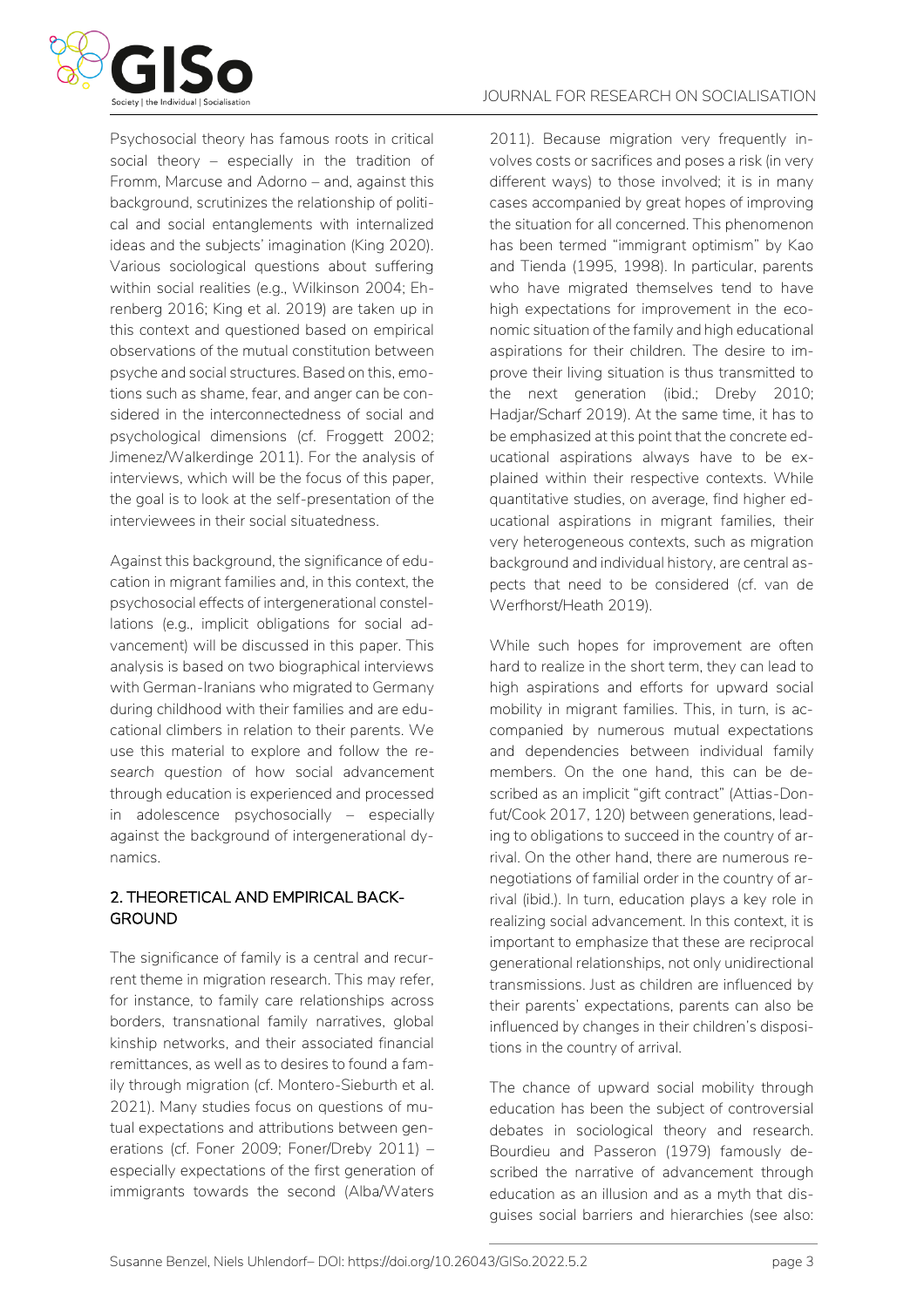

Bloodworth 2017; Bourdieu 2018) – a critique that has been empirically substantiated in the meantime. Reasons for the reproduction of inequalities in and through education can be located in a complex design of discourses, institutional structures and practices as well as social orders (cf. Akkan/Bugra 2021; Emmerich/Hormel 2021; Horvath/Leemann 2021). Compared with other paths to social advancement, however, educational attainment still remains the most realistic option and is therefore particularly targeted by many migrant families who have experienced a loss of social status. Studies have therefore not only highlighted the importance of social advancement in the context of migration (see above), but also above-average educational aspirations compared to families from the "majority society" in similar social classes (cf. Salikutluk 2013; Hadjar/Scharf 2019; Miyamoto et al. 2020; Dochow/Neumeyer 2021).

Overall, however, aspirations and realized successes of migrants do diverge and migrants from various countries experience discrimination and disadvantages in educational institutions (cf. Moldenhawer et al. 2009). In the case of Germany, for instance, the following factors can be identified. For refugees, especially, there is limited access to the education system and there are delays until a regular school can be attended (El-Mafaalani/Massumi 2019, 12–13). Furthermore, language barriers occur in connection with a still predominantly monolingual habitus in German schools (Gogolin 1994; Ellis et al. 2011; Fürstenau 2016). Moreover, differences and unequal opportunities are not sufficiently reduced in German schools; rather, differences are solidified and continuously reproduced or even produced through institutionalized practices (Fernandez-Kelly 2012; Emmerich/Hormel 2021; Gomolla 2021). Another factor can be seen in housing policies and segregation in many cities and municipalities, leading to exclusion by place of residence and less favorable conditions in the arriving neighborhood (e.g., in the schools that can be attended there) (cf. Glitz 2012).

These and other factors leave many migrants frustrated and lead to different conflicts in migrant families. As King and colleagues have pointed out (cf. King 2018; King et al. 2013), the

phase of the descendants' adolescence is of particular importance in this context. In general, adolescence can be understood as a transition from childhood to adulthood which is accompanied by numerous demands and requirements, such as the psychosocial processing of bodily changes as well as the emotional processing of detachment in dealing with the specific new social demands of this life phase. Transition to adulthood varies significantly, depending on time and culture as well as on chances and possibilities in the respective society (cf. Schlegel/Barry 1991; Hewlett 2013; King et al. 2013). The developmental and transformational processes of adolescence do not simply occur individually, but are embedded in an intersubjective and intergenerational relationship. In this way, the (latent) psychic and social familial heritage is transmitted in the context of migration (King 2016). The parental transmission of unprocessed migration experiences manifests itself in the descendants' confrontation with typical adolescent identity questions: Where do I come from? Who am I? And where do I want to go? Such questions are not only related to the biographical past, present, and future, but are also linked inevitably to their ancestors' migration experiences and their transmissions. Adolescence also typically marks the beginning of a more intensive confrontation with issues of social inequality, hierarchies, and forms of discrimination (cf. Bourdieu 1993; Lareau/Cox 2011; King et al. 2013).

While adolescence is therefore often accompanied by the processing of crises, growing up in the context of migration can represent a particular intensification of this crisis, as the "developmental challenges of migration are interwoven with those of migration" (King 2018, 24). Based on their respective intergenerational entanglement, different mechanisms to cope with these challenges arise (King et al. 2013) – such as strong adaptation, helpless revenge, or creative transformation (King 2018). As has been highlighted (cf. Foner/Dreby 2011; King 2018), the psychosocial configurations and interconnections of upward social mobility in the context of migration and adolescence remain underexamined. While scholars often stress the importance of social advancement in the context of migration (cf. Feliciano 2006; Papademetriou et al. 2009; Attias-Donfut/Cook 2017), it is rarely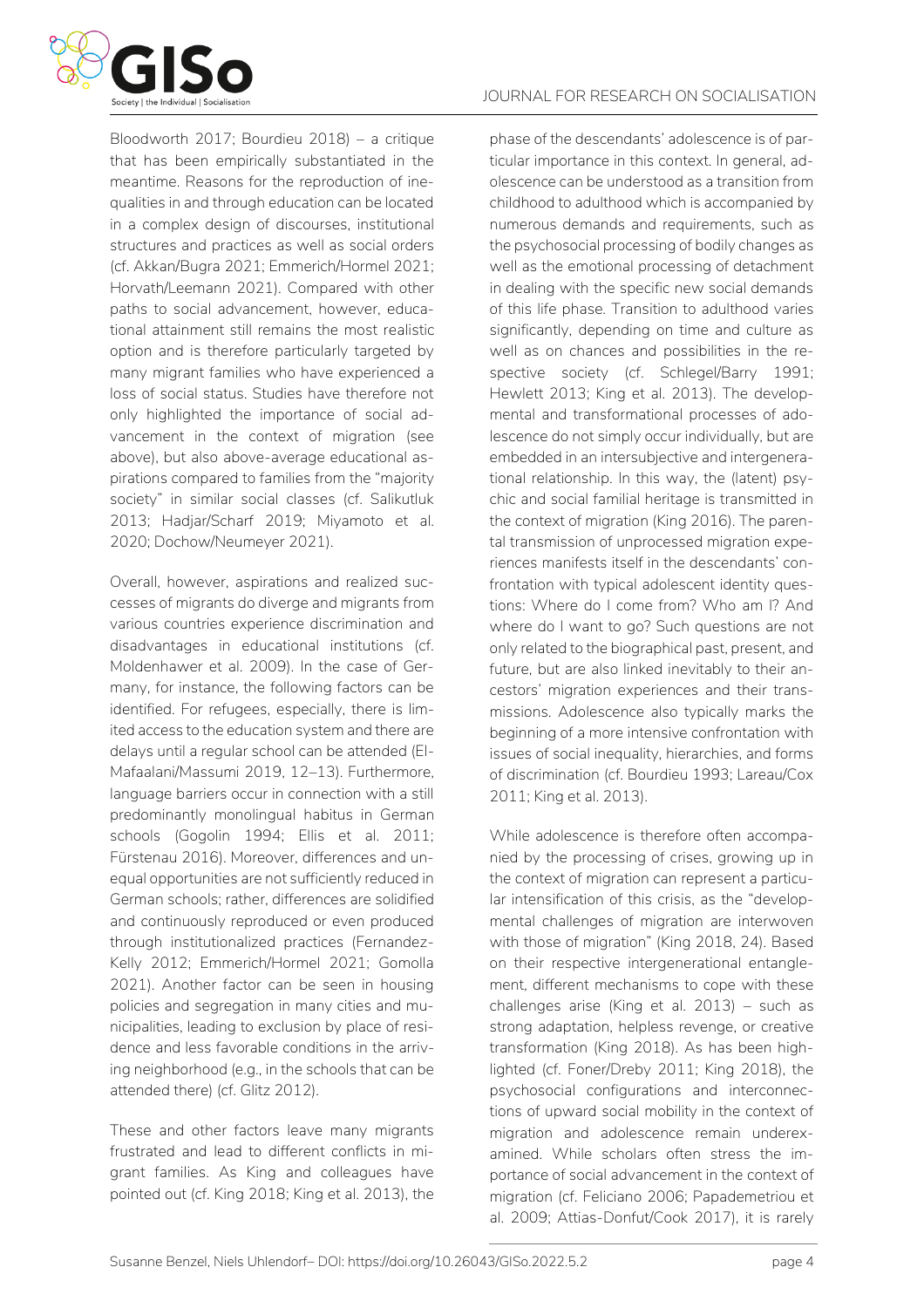

interpreted in the context of complex intergenerational mandates and their psychosocial processing on the part of individual subjects. This is where the present analysis comes in. Based on biographical interviews with "educationally successful" German-Iranians, different intergenerational dynamics are elaborated that refer to the processing of migration and migration-related discrimination, on the one hand, and adolescence, on the other.

#### 3. SAMPLING AND CONTEXT

The interviews we refer to were conducted as part of a dissertation project on the topic of "optimization pressure in the context of migration" (cf. Uhlendorf 2018, 2020). The study reconstructed discourses about and biographical narratives of German-Iranians who are considered "educationally successful." Hence, the prerequisite for inclusion in the sample was that the interviewees had at least a university entrance qualification and, in many cases, were also following an academic career path. At the time of the interviews, they were between 25 and 40 years old.

From a statistical point of view, German-Iranians stand out due to the large number of advanced educational qualifications within this group and, against this background, they are often regarded as an example of a migrant group with a high level of educational success (cf. Woellert/Klingholz 2014; Destatis 2017). Although many adult migrants of that group have experienced a devaluation of their qualifications, a high percentage of their descendants have been able to advance through education in the German school system (Destatis 2017). On the other hand, however, German-Iranians are subject to negative, orientalizing devaluation and are presented in various public discourses as "folk devils" (Cohen 2002) in Germany.

In this respect, this paper deals with the psychosocial dynamics in the nexus of migration, social advancement through education, and adolescence. For this purpose, narrative, biographical interviews (cf. Schütze 2016) with "educationally successful" German-Iranians who migrated during childhood with their own families serve as data material. This raises the question of how individual experiences are represented in narratives and in what way social themes are constructed through this process (cf. Charmaz 2003). During the interview, $1$  participants were asked to describe their lives as comprehensively as possible. Based on a pool of 11 interviews, two biographical narratives were selected that contrast strongly in terms of their configuration of education, migration, and adolescence.<sup>2</sup> Complementing the analysis in the aforementioned dissertation project, the interpretation in this article is conducted from a *psychosocial* perspective, taking the mutual constitution of psyche and society into account. In the tradition of *grounded theory methodology* (Glaser/Strauss 1967; Corbin/Strauss 2015), open coding took place first, which was then condensed into overarching categories. These in turn served to contrast the two cases presented and to analyze their intergenerational dynamics.

In the following section, the two biographical cases are first described separately (chapter 4) and then contrasted with regard to the entanglements of education, migration, and adolescence (chapter 5).

#### 4. RESULTS

#### 4.1 Biographical Analysis I: Sapideh – "Make something out of it, go further."

Sapideh was 32 years old at the time of the interview and grew up with her sister and brother in Iran. In the 1980s, when she was 5 years old, the family escaped to Germany due to a worsening threat situation: Bombings were getting closer, so close that her father was in danger in the immediate vicinity of his workplace. Moreover, there was another particular concern for their mother, decisive with regard to the restricted freedom rights for women which would probably also affect the future life of her daughters.

<sup>1</sup> Each interview lasted one to three hours in a single sitting.

<sup>&</sup>lt;sup>2</sup> We present case one in more detail, while we concentrate on additional aspects and results with case two.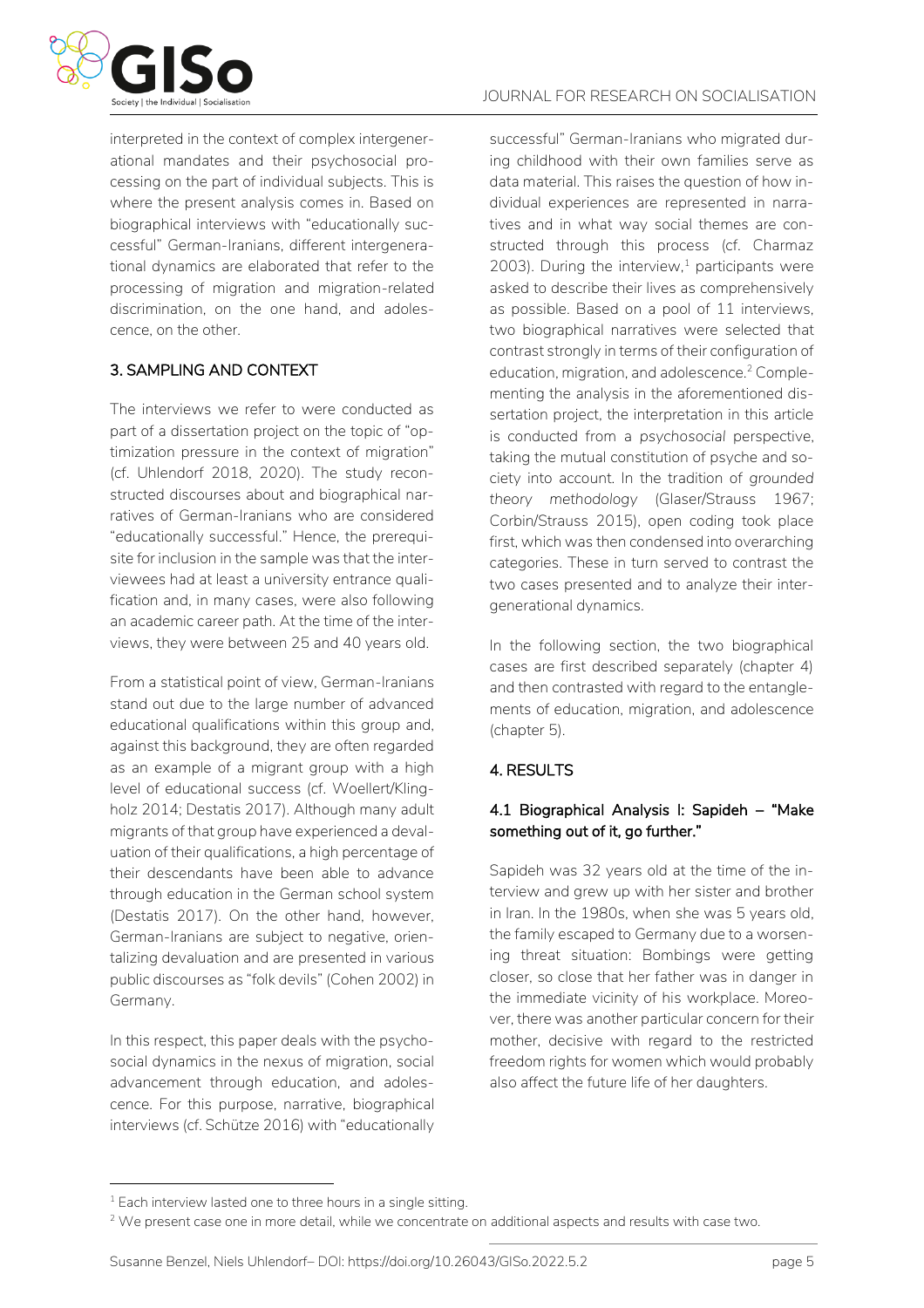

The escape was the initiative of Sapideh's mother who is portrayed in the interview as powerful and assertive: "My mother has always been a kind of doer in our family." Her mother was able to continue her professional work through retraining in Germany, as there was a shortage of skilled workers in this field. Her father, however, lost his formal status as a civil servant and first took up a job as a kiosk salesman before he became a kiosk owner. With self-employment, more self-determination was possible and, in addition, he attempted to make himself less dependent on others. This, however, brought with it the potential danger of going bankrupt. On the one hand, the father is seen in Sapideh's narrative as mainly absent due to the high volume of work caused by his self-employment. In other passages of the interview, however, he is described as very present in taking care of the family. For example, he was most likely to do the cooking. In Germany, the mother began to suffer more and more from the hardships of migration, like struggling against discriminating attributions as well as from health issues. Finally, as a result of her exhaustion and physical complaints, she took early retirement.

Overall, the family had good socio-economic resources and a large family network in both countries, which was supportive before the flight and upon arrival in Germany. This is presented in the interview as being very helpful both for the flight as well as for the asylum process. However, in Sapideh's rendition of her parents' memories, the risks and dangers of escape also stand out, especially a short but far-reaching separation between the parents and their three children. Since then, separation and distance within the family seemed to be dangerous to the parents and were therefore avoided and it was attempted to prevent them in the country of arrival.

In view of the restrictive and partly (life-)threatening experiences in Iran and on the run as well as the parents' sacrifices and hardships in the country of arrival, parental expectations of freedom and security as well as for education and family closeness ("we stay together"), emerged in Sapideh's case.

With regard to her career, Sapideh fulfilled parental expectations par excellence, which is reflected in her educational advancement. After primary school, she went to a secondary school with an academic focus and then studied economics. <sup>3</sup> She embarked on an academic career, completed her doctorate with honors, and was employed as a postdoctoral research assistant at the time of the interview. According to her descriptions of parental expectations, there was no alternative to an education-oriented life course:

*"Of course, education was always in the foreground, so it was also very much expected, learn, learn, learn, but also learn on your own, so I didn't have any support in everyday life like my parents helping me with my homework or things like that. Instead, the question was, do you still have homework to do? Mh, yes. In which subjects? This and that. And, well, then do it now."*

On the one hand, the parents' heavy workload, language barriers, and, in particular, their lack of knowledge of the school system in Germany resulted in a lack of support for homework and school. On the other hand, however, Sapideh's mother is described as very "present" in her school life:

*"My mother had no idea about the education system, how it works. But then she heard that there is a division into three school types and that the Gymnasium is the best school and that if you go to the Gymnasium and pass the A-levels, then you can go to university and for my parents it was very important that we children go to university and that we get an appropriate education. We had no idea how to do it, but it had to be that way,* 

<sup>&</sup>lt;sup>3</sup> After the common elementary school level, the German school system is divided into different secondary schools, which can be attended depending on the performance and preference of the parents. Sapideh attended a so-called "Gymnasium," which is characterized by an academic focus from the beginning. In contrast, a university entrance qualification is only one possible option or not an option at all in other school types. Since the career path of the interviewees is quite important in the context of the topic described here, we translate "Gymnasium" in this paper as secondary school with an academic focus.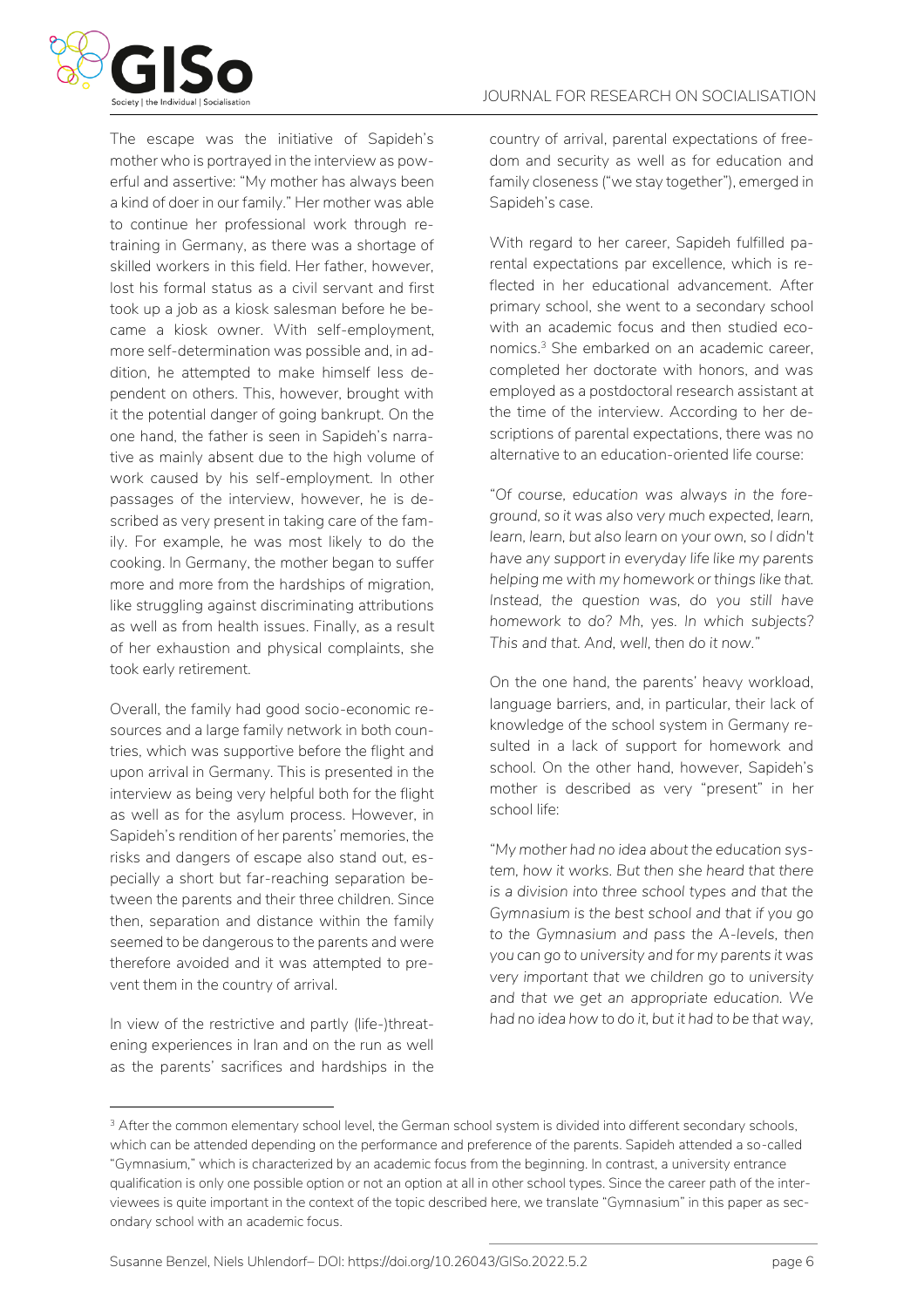

*they had huge educational ambitions [...] so actually we had no idea at all, we always stumbled along through the day, that's how I feel."* 

Sapideh's parents' educational expectations, which seem to have had no alternative and were irrevocable, are contrasted with the children's lack of orientation and insecurity in the family, which, in addition to a lack of parental support, resulted in particular from experiences of exclusion at school. Here, the mother is also portrayed as very present, resistant, and assertive:

*"She [the teacher] made a separation between foreign children and German children, and you could tell that because we weren't allowed to sit together. My mother again, as always, showed herself to be very engaged at school. She went there and demanded that I be allowed to sit next to Andrea and Lena, because they were my friends, and speaking first with the teacher and then directly to the principal and pushed it through."*

Likewise, at the transition from primary to secondary school, which is, combined with a selection practice, significant in the German school system, the mother fought for the rights of her daughter. Sapideh did not receive a recommendation for a secondary school with an academic option, even though she had the required grades. Her primary school also withheld essential information from her parents concerning registering her at the targeted school. Again, her mother took the initiative with the principal to push through the possibility of her daughter attending a prestigious school.

With regard to the intergenerational dynamic, the increasing distance from the family due to a foreign education system and a change of milieu as a side effect of successful social advancement is attempted to be balanced out by the mother through a close relationship ("don't tell strangers, tell me"). Therefore, for example, the nearest local secondary school with an academic focus was chosen for Sapideh and she was not allowed to participate in a study abroad program.

But how does Sapideh process and cope with her parents' expectations which bring about contradictory consequences? In the interview, the

phase of adolescence appears to be significant for the struggle with parental hopes: Sapideh rebelled against her parents by refusing their expectation of upward mobility. At one point, she describes how she "just stopped" studying for her A levels and almost failed in her final exams. This temporary drop in performance can be understood as an adolescent attempt at separation through challenging her parents' ideas, which is also expressed in her choice of her first boyfriend – who, contrary to the parental principles of freedom for women, took a religiously conservative stance. In this way, the typical adolescent questioning of parental ideas escalates into a questioning of the parents' migration project and everything they have fought for. This questioning during adolescence, however, culminates relatively soon in the adoption of the family upward mobility project and a strong orientation toward achievement. In her narrative, the gradual achievement of academic goals up to the goal of a permanent position at a university is in the foreground. The theme of achievement is also emphasized as a common guiding principle in her current partnership. Her partner motivates and supports her, also with regard to her uncertainties. In this respect, the adolescent rebellion described in the narrative can be understood as a temporary revision of the upward mobility project, while she remains very much committed to it again after this phase.

#### 4.2. Biographical Analysis II: Jasmin – "I've been dirt-poor long enough."

Jasmin was 30 years old at the time of the interview. Her family also fled Iran in the 1980s when she and her twin brother were about two years old. In this case, the initiative also came from the mother because of the limited rights for women. The key event for the escape was a conflict between her mother and a modesty guard. However, compared to the case of Sapideh, the family had hardly any socio-economic resources. As a result, their flight was more distressing, which is reflected in the father's physical collapse upon arrival. However, both parents were able to resume their professions in Germany, the father as a shoemaker and the mother as a laundry owner.

In Jasmin's case, there was no explicit expectation from her parents to advance socially through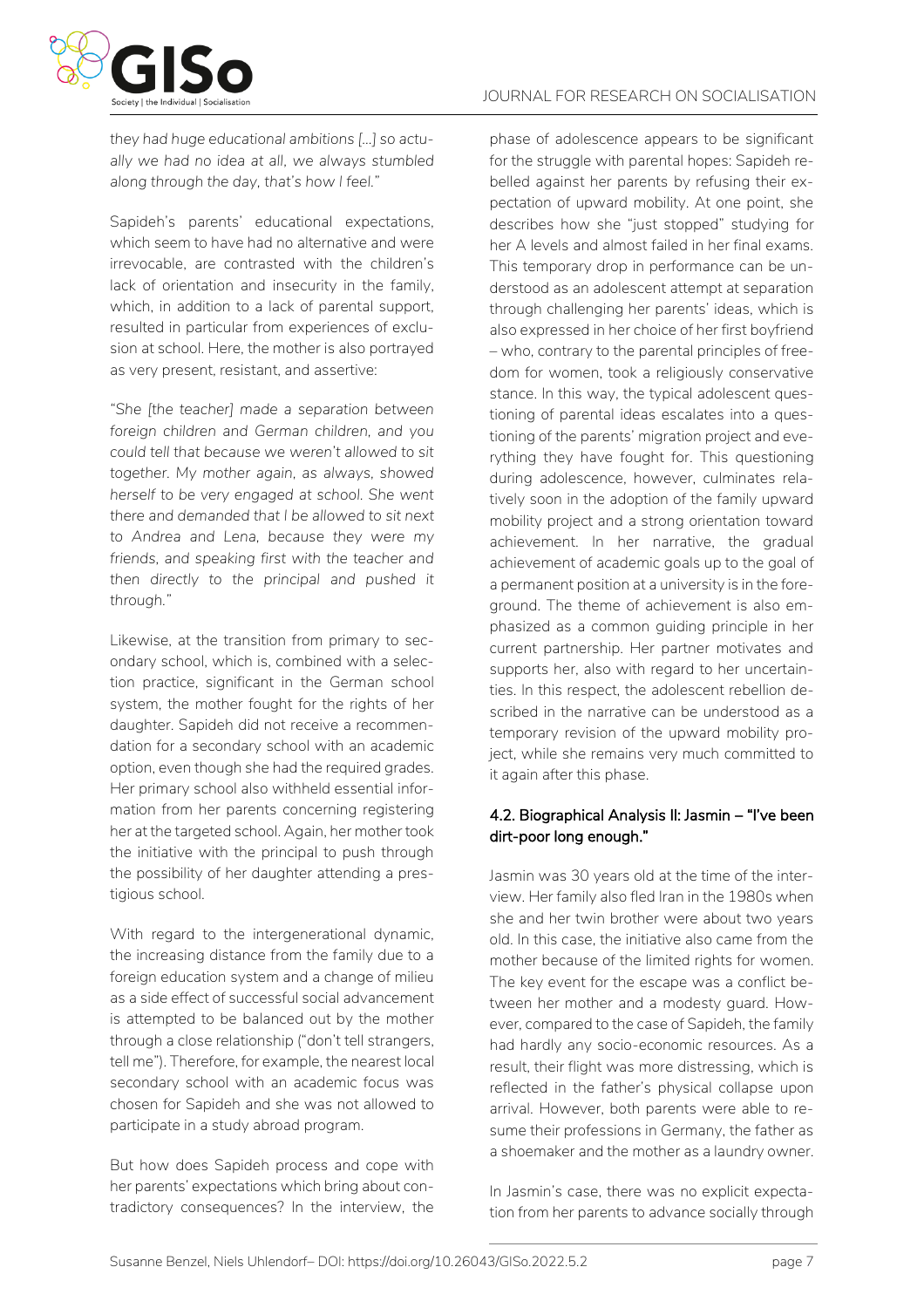

educational attainment. Rather, the educational advancement took place out of an experience of existential hardship. Jasmin's childhood situation is characterized by instability in the form of experiences of separation, discrimination, and marginalization; Jasmin's family remained in different accommodations for refugees for several years. The cramped living conditions and witnessing conflicts in the accommodations are, however, contrasted with vivid descriptions of friendships and a junkyard that she experienced as an adventure playground.

At the same time, she had already noticed segregation and poverty in her childhood. She had hardly any contact with children outside of the refugee accommodations; there was only one friend at school whose family did not mind her "being friends with children from the asylum seekers' accommodation." She became aware of starkly differing socio-economic conditions in her childhood, for instance at the birthday party of her only friend outside the accommodation. She recollects her memories in the following words: "She lives in a castle, she lives in a villa, it's huge, how big it is."

The situation within Jasmin's family also seems unstable in different respects. Her parents are described as absent because of their jobs and other duties. Jasmin and her brother were sent to a primary school far away in the morning and sometimes they did not arrive there, ending up in a forest or junkyard instead. Once, they were absent from school for a whole week. Against this background, she distinguishes her experiences from common educational ideals: "It was really chaotic [...]. It wasn't what you would call cared for and protected." The school is described as neither a supportive nor a compensatory environment. On the contrary, the different resources of the children become apparent and decisive for their educational path:

*"You could already feel it in primary school. We were always short of everything, we were always short of pens and pencils, and we were always short of things where the person sitting next to us at the table was almost fully equipped with all the set squares, compasses, and so on, we were always short of something. You could feel that somehow, and until the seventh grade,*  *you can forget it, I didn't actively go to school, I was so passive, I kind of dragged myself there."*

After primary school, Jasmin started to attend a secondary school without an academic focus, where she also experienced overt devaluation and downgrading from her teachers. For instance, she recalls one of her teachers' statements: "Well, if you don't like it here, why don't you go to Iran and weave carpets?" In contrast to Sapideh, however, she was left alone with her teacher and the situation and did not receive any help from her parents or others.

Jasmin's situation came to a head with her parents' separation when she and her twin brother were eleven years old. The children stayed with their father while the mother abandoned the family. Anger and despair are portrayed in the interview through the description of the consequences for her father: "For my father, I think, it was the worst time in his life. Abandoned by his wife with two angry children who somehow – who don't come home at night and smoke."

The situation within the family (absent mother and an overburdened father) on the one hand and the experience of marginalization due to societal segregation, poverty, and discrimination at school on the other hand led to a rather passive mode of participation during her education. A turning point, however, occurred during her adolescence.

First of all, her father met a new partner who is described as a second mother for the children. Jasmin describes her as caring and nurturing and illustrates the new existential security of basic needs with examples such as warm meals and packed lunches. The partner appeared present in the children's everyday life as an emotionally warm figure. Jasmin was able to accept this care at the same time as she points out in the interview: She stops smoking and starts doing sports and studying.

Moreover, the father's partner represented a different social status with more financial resources and is thus described as a gatekeeper to another world: "It was like a new life." Hence, there was a change of social milieu: The family moved from an outlying district to a rather privileged area of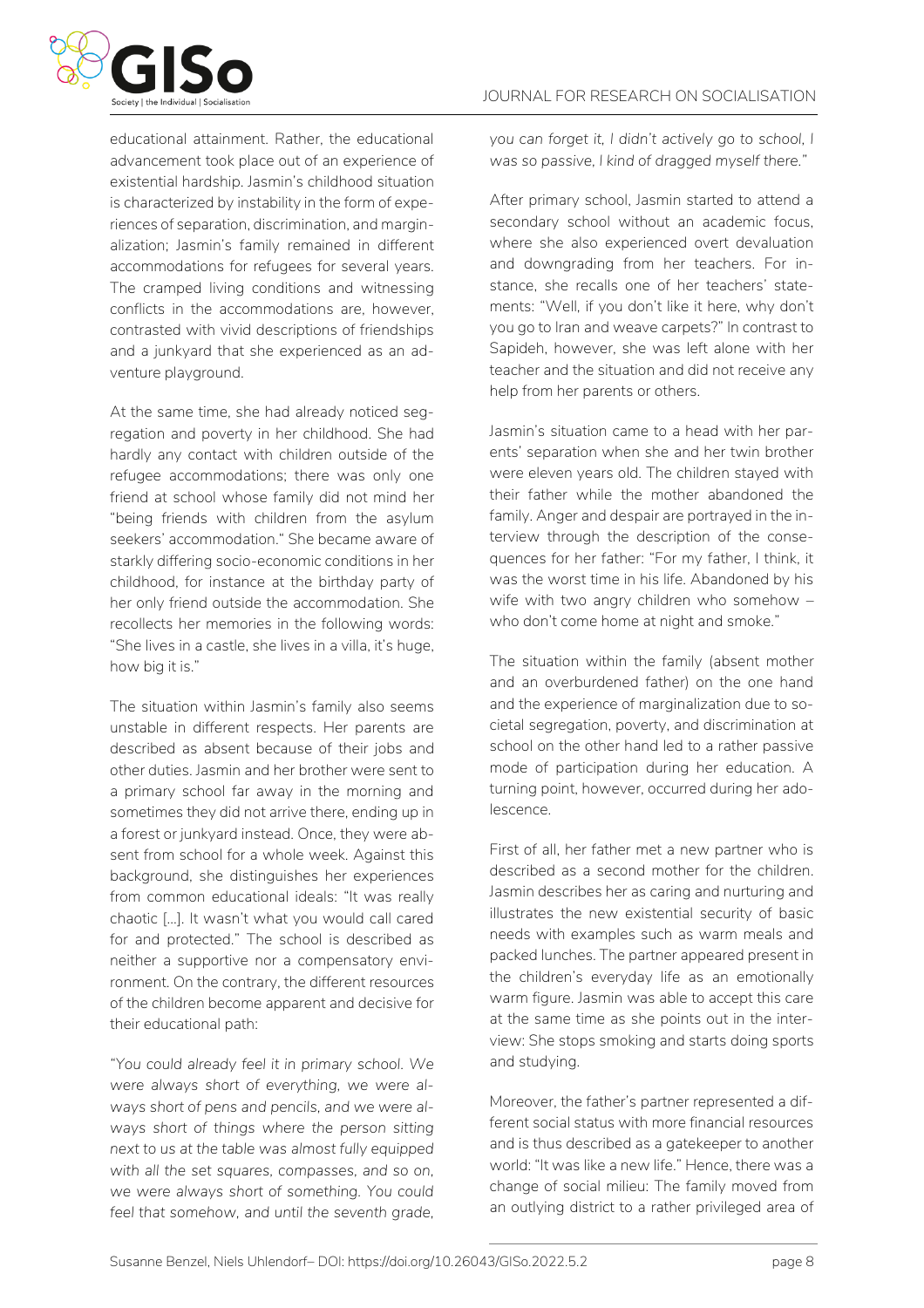

the city. The father's partner provided a caring and supportive network that gave support and security, for example through a neighbor who offered Jasmin private tutoring.

Finally, the changed family situation and the supportive network also led to a turning point at school – "That was really such a turnaround" –, from passive school attendance combined with the experience of not being empowered to actively shaping her educational path. Jasmin received a recommendation to transfer to a secondary school with an academic focus and recounts that experiences of devaluation and downgrading due to her heritage did not take place at that school. Instead, she highlights the equal treatment of all students in her narrative: According to her perception, effort was most important, not the origin of the students, which she portrays as positive. However, during senior high school and in the A-levels, this equal treatment revealed her educational gaps due to her lack of resources. "Then you now notice that you have a different background and have deficits, a few gaps, while others from the Gymnasium somehow, from the seventh grade onwards, already had a higher level." She had to compete against other students and continuously demonstrate her abilities, while the unequal starting conditions were hardly ever considered and her effort was not necessarily acknowledged. Nevertheless, with some "cramming," she managed to graduate and completed an apprenticeship afterwards. Following a three-year professional activity, she began to study computer science with the aim of a Master's degree. At the beginning of her studies, she was afraid because of possible gaps in her education and lack of resources: "Well, I was really scared at the beginning and out of fear I studied so much that I somehow passed everything quite well." In the case of Jasmin, fear is dealt with by increasing performance. Overall, Jasmin presents herself as an achiever: "I have been dirt-poor long enough." Her twin brother, with whom she lived in a shared flat and who also studied at the same university, was an essential emotional and practical support. Through their close relationship, she was able to bridge the gap between herself and her family that arose due to her educational advancement.

#### 5. COMPARISON AND DISCUSSION

In this paper, a psychosocial perspective was taken to understand subjects on their path of upward social mobility through education. In this sense, psychological needs and modes are regarded as related to social structures and hierarchies in order to understand the nexus of migration, intergenerational constellations in adolescence, and educational institutions. In this nexus, biographies were analyzed to focus on the relation between the psychological significance of upward mobility and the hardships in the context of discrimination in educational institutions. Hence, based on the biographical case analyses, (definite) factors for successful positioning in the educational system cannot and should not be derived, but different intergenerational dynamics in this nexus can be elaborated.

At first glance, the two biographical narratives share a number of similarities. For instance, both families fled Iran in the 1980s due to, among other reasons, the restriction of women's rights. In both cases, it is not only a matter of social advancement in the context of migration, but gender plays a central role in this respect. Important support for fair positioning in educational institutions comes from a female caregiver. Moreover, in both cases, migration is associated with liberation from constraints for women. In both cases, the German education system is described, on the one hand, as a space of opportunity for social advancement, but, on the other hand, as an arena of (visible) social degradation and (not necessarily visible) institutionalized discrimination (cf. Carmichael/Hamilton 1967; Gillborn et al. 2013; Gomolla 2021). The forms of discrimination that are visible in the interviews refer to the practices of recommendations for secondary schools, to degrading attributions on the part of teachers ("go to Iran and weave carpets") as well as to the lack of support structures and an accompanying deeply rooted belief within the schools in the aforementioned "myth of meritocracy" (Bloodworth 2017; Bourdieu 2018). Furthermore, the narratives are similar in that certain themes are very present, especially the importance of adolescence as well as the importance of formal education, even if these themes are accentuated very differently.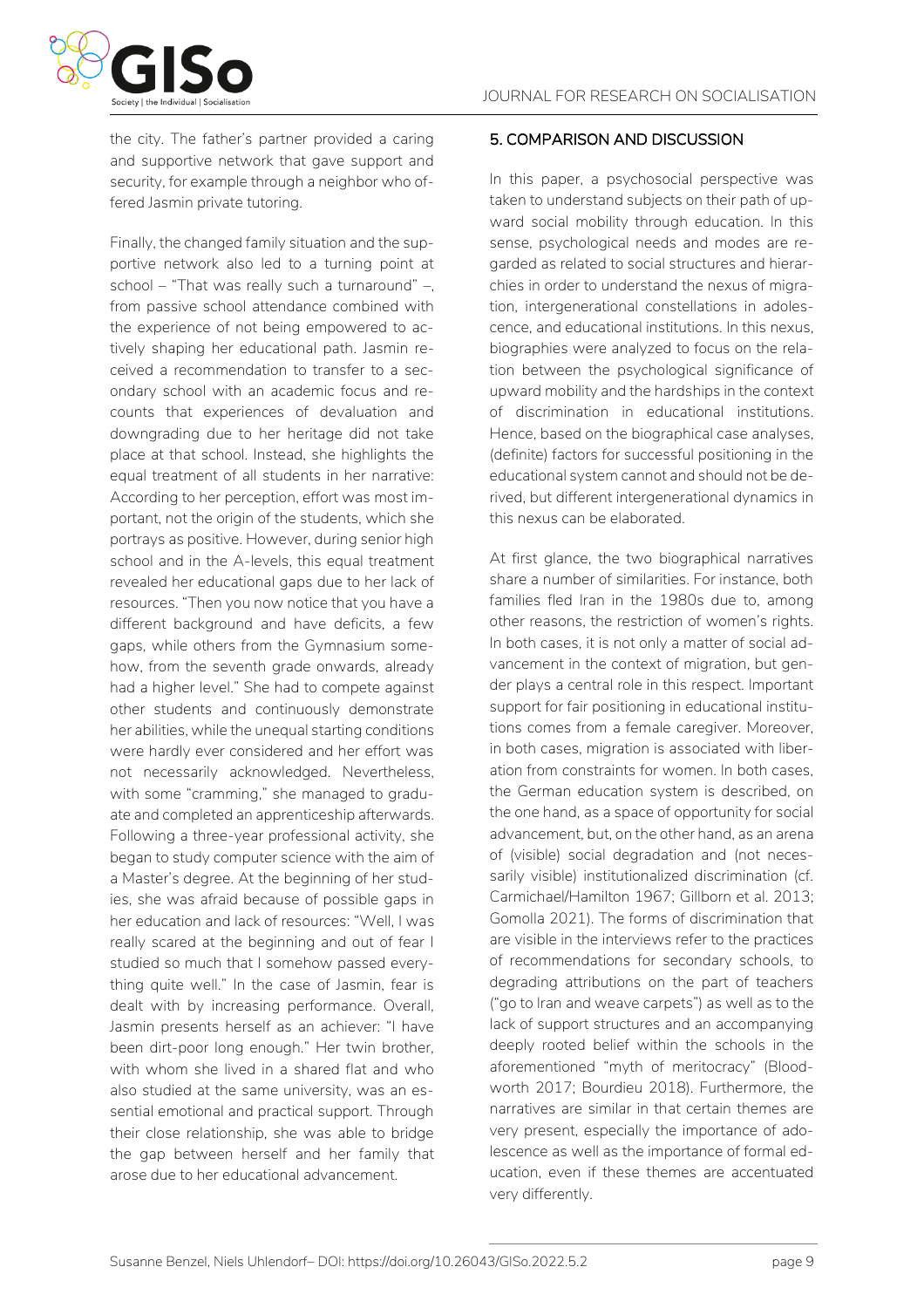

Equally, there are significant differences between the two narratives. *Sapideh* was confronted with strong and no-alternative educational ambitions on the part of her parents. The mandated expectations weighed heavily, as they were linked to, or motivated by, her parents' hardships and threatening experiences of flight and burdens in Germany. The mother, who was very active and involved in her daughter's school life, continued to fight for her daughter's rights in Germany. She attempted to fight against structures and practices of discrimination repeatedly throughout her daughter's school life, although she had little knowledge of the German school system and had to learn about it step by step. While Sapideh's mother put all her energy into her commitment to push the children forward, they, in turn, were faced with feelings of uncertainty about fulfilling this task without parental support in terms of schoolwork. In adolescence, these irrevocable expectations were shaken by a confrontation with questions of identity and self-positioning (cf. King 2012). To deal with these questions, in Sapideh's case, the counter-position to parental ideas was initially taken. Only in dealing with these essential questions was a transformation or an appropriation of the expectations possible without refusing them and thus rejecting the parental migration project and the costs associated with it. Her academic career can be interpreted as a compromise in the sense of a transformation of the mission according to her own passions. Against this background, Sapideh feels more empowered and continues the fight against discrimination.

In the case of *Jasmin*, there are no explicit parental educational expectations mentioned in the interview. Against a background of experiences of social marginalization as well as discrimination and with an outsider position in school on the one hand and poverty as well as family instability on the other hand in Jasmin's case, educational advancement and work mean existential security. For Jasmin, educational advancement stands for experiences of recognition, belonging, and participation – experiences that were made possible by the turning point during adolescence that led to stabilization within the family and a change of social milieu, combined with a support network and a different school. Despite her achievements, Jasmin remains driven by the experience of hardship and poverty on the one hand and the experience of deprivation in the family on the other. However, she received little support for her educational ambitions: At school, she mainly experienced her lack of economic resources in comparison to her classmates. Furthermore, the situations she reports with teachers also manifest a questioning of her existence in Germany, unless she is prepared to assimilate completely. At schools with an academic focus, she experienced less conscious devaluations, but due to the orientation towards a meritocratic logic, her lack of resources remained invisible – she had to compensate for them on her own.

In both cases, therefore, dealing with structural barriers and social degradation played a central role as well as resistance to their positioning within social hierarchies. In the case of Sapideh, however, this is rooted more strongly in an intergenerational family project and is thus incorporated by the narrator into her habitus; in the case of Jasmin, it follows an existential pressure that the interviewee experiences and through which she tries to give herself support and structure. Questions about formal education become a pressing identity issue, especially during adolescence – whether as a starting point with the possibility for transformation against all odds (like experiences of discrimination or an educational gap due to a lack of resources) or as a reformulated strong orientation toward the upward mobility expectations of parents.

In both cases, furthermore, these social structures are relevant in psychological terms based on the different emotions that are described in the narratives. In Jasmin's case, for example, episodes of fear in the face of precarious experiences prevail throughout her narrative. This fear is caused by the far-reaching experiences of deprivation in the family up until the phase of adolescence and, in addition, by social experiences of exclusion and devaluation. This fear with which she is apparently left alone at many points is described as the motor for her ambitions, for her fight for advancement. In other words, in her case, educational advancement not only offers a way out of difficult social and economic circumstances, but also provides some psychological stability. In the case of Sapideh, it is also about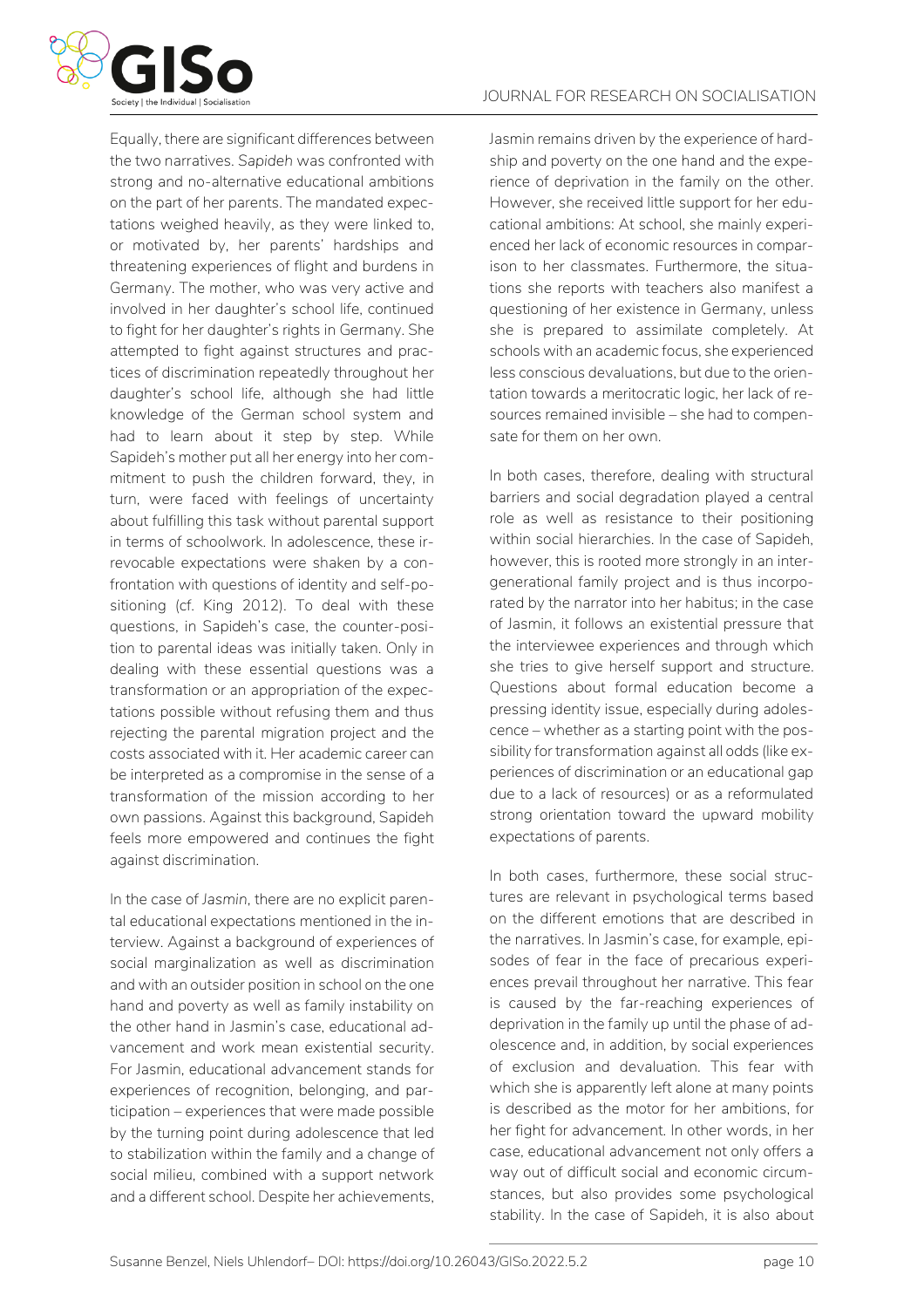

the emotional processing of uncertainty in many instances. In contrast to Jasmin, however, her strong alignment with her parents can compensate for this uncertainty and provide more orientation.

The juxtaposition of the two cases thus reveals the complex intergenerational dynamics of social advancement in the context of formal education. The focus on formal education takes place on the one hand in the mode of family obligation (cf. Feliciano 2006; Papademetriou et al. 2009; Attias-Donfut/Cook 2017; King 2018) and "immigrant optimism" (Kao/Tienda 1995, 1998), but on the other hand also in the mode of coping with precariousness and poverty. This second mode in particular requires a psychosocial support structure, which has still been little investigated in existing studies. The example of immigration from Iran seems particularly relevant in this context, as it focuses not only on the desire for advancement, but also on the necessary and sometimes exhausting debunking of attributions as "folk devils" (Cohen 2002) or other negative stereotypes (cf. Said 1997; Maghbouleh 2017; Uhlendorf 2018, 2020).

While questions of self-positioning and of being positioned are a central aspect in migration studies, interconnections between socio-structural dimensions and psychological processes of identification and internalization have received little attention so far. This approach focuses on the vulnerabilities of individuals without understanding them as a purely private problem, but rather as a consequence of social distributions of power (Frost 2008, 2019). In this sense, there are numerous lines of connection between this approach and psychosocially informed subjectivation research (cf. Butler 1997). With the help of the analysis presented here, not only can the interconnections and dynamics be elaborated, but also their transformations across different life stages can be studied. In this context, adolescence is of particular importance, as it is associated in many ways with a renegotiation of social ascriptions as well as of intergenerational structures (cf. King 2012; Benzel/King 2020). Questions about mutual influences within generations continue to receive little attention, even though intergenerational socialization is a central aspect of psychosocial migration research. A stronger consideration of the perspectives of the older generation is therefore an important task for future studies and could only be considered in this article from the perspective of the interviewees. Questions about sibling relationships and different educational paths among siblings could not be explored in depth in this paper either, but they also represent an important research gap. Based on the case analyses presented here, and especially in the context of migration from Iran, a more detailed analysis of the gender perspective is recommended. In addition to these aforementioned limitations of the study, it must be added at this point that although a detailed analysis of cases has the advantage that intergenerational patterns can be presented in great detail and in their entanglements, it does not allow for a comprehensive presentation of all possible patterns in such brevity.

#### **REFERENCES**

Akkan, Basak/Bugra, Ayse (2021): Education and "Categorial Inequalities". Manifestation of Segregation in Six Country Contexts in Europe. In: Social Inclusion, 9 (3), 313–323.

Alba, Richard/Waters, Mary C. (Eds.) (2011): The Next Generation. Immigrant Youth in a Comparative Perspective. New York: New York University Press.

Attias-Donfut, Claudine/Cook, Joanne (2017): Intergenerational Relationships in Migrant Families. Theoretical and Methodological Issues. In: Bolzman, Claudio/Bernardi, Laura/Le Goff, Jean-Marie (Eds.): Situating Children of Migrants across Borders and Origins. Life Course Research and Social Policies. Dodrecht: Springer, 115–133.

Benzel, Susanne/King, Vera (2020): Promotionskolleg: Psychosoziale Folgen von Migration und Flucht – generationale Dynamiken und adoleszente Verläufe. In: Gesellschaft – Individuum – Sozialisation (GISo). Zeitschrift für Sozialisationsforschung, 1 (2),

#### https://doi.org/10.26043/GISo.2020.2.6 (17.05.2022).

Bloodworth, James (2017): The Myth of Meritocracy. Why Working-Class Kids Still Get Working-Class Jobs. London: Biteback.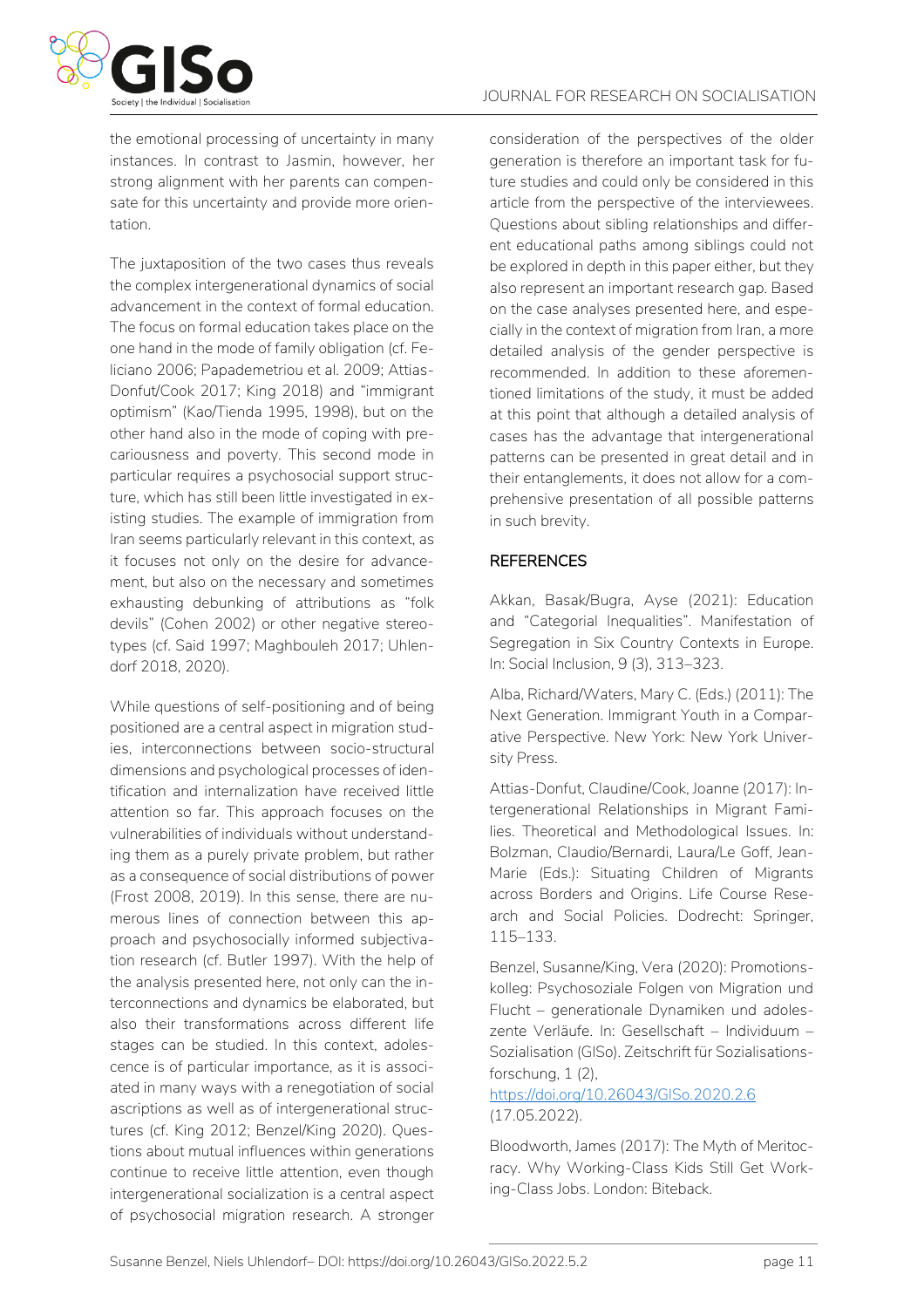

Bourdieu, Pierre (1993): "Youth" Is Just a Word. In: Bourdieu, Pierre (Ed.): Sociology in Question. Thousand Oaks: Sage, 94–102.

Bourdieu, Pierre (2018): Cultural Reproduction and Social Reproduction. In: Brown, Richard (Ed.): Knowledge, Education and Cultural Change. London: Routledge, 71–112.

Bourdieu, Pierre/Passeron, Jean-Claude (1979): The Inheritors. French Students and Their Relation to Culture. Chicago: University of Chicago Press.

Butler, Judith (1997): The Psychic Life of Power. Theories in Subjection. Stanford: Stanford UP.

Carmichael, Stokely/Hamilton, Charles V. (1967): Black Power. The Politics of Liberation in America. London: Penguin.

Charmaz, Kathy (2003): Qualitative Interviewing and Grounded Theory Analysis. In: Gubrium, Jaber F./Holstein, James A./Marvasti, Amir B./McKinney, Karyn D. (Eds.): The SAGE Handbook of Interview Research. Thousand Oaks: Sage, 675–694.

Cohen, Stanley (2002): Folk Devils and Moral Panics. The Creation of the Mods and Rockers. 3rd edition, London/New York: Routledge.

Corbin, Juliet/Strauss, Anselm (2015): Basics of Qualitative Research. Techniques and Procedures for Developing Grounded Theory. 4th edition, London: Sage.

Destatis (2017): Bevölkerung mit Migrationshintergrund – Ergebnisse des Mikrozensus 2016. In: Statistische Bibliothek, Fachserie 1 Reihe 2.2, www.destatis.de/GPStatistik/receive/DE-Heft\_heft\_00070829 (29.08.2021).

Dochow, Stephan/Neumeyer, Sebastian (2021): An Investigation of the Causal Effect of Educational Expectations on School Performance. Behavioral Consequences, Time-Stable Confounding, or Reciprocal Causality? In: Research in Social Stratification and Mobility, 71, Article-No. 100579.

Dreby, Joanna (2010): Divided by Borders. Mexican Migrants and their Children. Berkeley: University of California Press.

Ehrenberg, Alain (2016): The Weariness of the Self. Diagnosing the History of Depression in the Contemporary Age. Montreal/Kingston: McGill-Queen's University Press.

Ellis, Elizabeth/Gogolin, Ingrid/Clyne, Michael (2011): The Janus Face of Monolingualism: A Comparison of German and Australian Language Education Policies. In: Current Issues in Language Planning, 11 (4), 439–460.

El-Mafaalani, Aladin/Massumi, Mona (2019): Flucht und Bildung: frühkindliche, schulische, berufliche und non-formale Bildung. State-of-Research Papier 08a. In: Flucht: Forschung und Transfer, [https://flucht-forschung-trans](https://flucht-forschung-transfer.de/wp-content/uploads/2019/06/SoR-08-El-Mafaalani-WEB.pdf)[fer.de/wp-content/uploads/2019/06/SoR-08-El-](https://flucht-forschung-transfer.de/wp-content/uploads/2019/06/SoR-08-El-Mafaalani-WEB.pdf)[Mafaalani-WEB.pdf](https://flucht-forschung-transfer.de/wp-content/uploads/2019/06/SoR-08-El-Mafaalani-WEB.pdf) (29.08.2021).

Emmerich, Marcus/Hormel, Ulrike (2021): Unequal Inclusion. The Production of Social Differences in Education Systems. In: Social Inclusion, 9 (3), 301–312.

Feliciano, Cynthia (2006): Beyond the Family. The Influence of Premigration Group Status on the Educational Expectations of Immigrants' Children. In: Sociology of Education, 79 (4), 281– 303.

Fernandez-Kelly, Patricia (2012): The Unequal Structure of the German Education System. Structural Reasons for Educational Failures of Turkish Youth in Germany. In: Spaces Flows, 2 (2), 93–112.

Foner, Nancy (Ed.) (2009): Across Generations. Immigrant Families in America. New York: New York University Press.

Foner, Nancy/Dreby, Joanna (2011): Relations Between the Generations in Immigrant Families. In: Annual Review of Sociology, 37, 545–564.

Froggett, Lynn (2002): Love, Hate and Welfare. Psychosocial Approaches to Policy and Practice. Bristol: Policy Press.

Frost, Liz (2008): Why Teach Social Work Students Psychosocial Studies? Social Work Education, 27 (39), 243–261.

Frost, Liz (2019): Why Psychosocial Thinking Is Critical. In: Webb, Stephen A. (Ed.): Routledge Handbook of Critical Social Work. London: Routledge, 115–125.

Fürstenau, Sara (2016): Multilingualism and School Development in Transnational Educational Spaces. Insights from an Intervention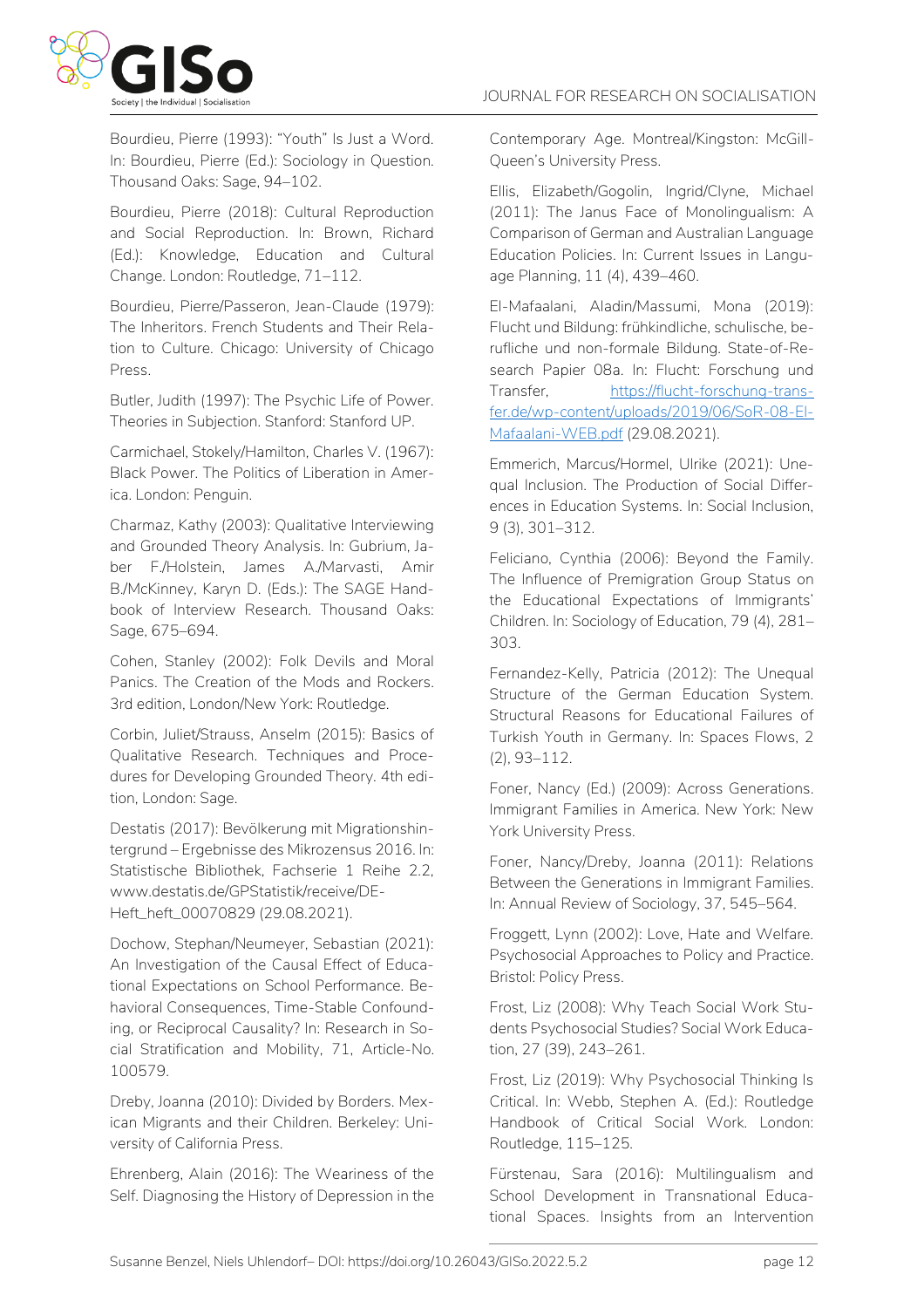Study at German Elementary Schools. In: Küppers, Almut/Pusch, Barbara/Uyan Semerci, Pinar (Eds): Bildung in transnationalen Räumen. Wiesbaden: Springer VS, 71–90.

Gillborn, David/Rollock, Nicola/Warmington, Paul/Demack, Sean (2013): Race, Racism and Education. Inequality, Resilience and Reform in Policy and Practice. In: Society for Educational Studies, [http://soc-for-ed-studies.org.uk/wp](http://soc-for-ed-studies.org.uk/wp-content/uploads/2019/02/GillbornD-et-al_Race-Racism-and-Education.pdf)[content/uploads/2019/02/GillbornD-et-al\\_Race-](http://soc-for-ed-studies.org.uk/wp-content/uploads/2019/02/GillbornD-et-al_Race-Racism-and-Education.pdf)[Racism-and-Education.pdf](http://soc-for-ed-studies.org.uk/wp-content/uploads/2019/02/GillbornD-et-al_Race-Racism-and-Education.pdf) (29.08.2021).

Glaser, Barney G./Strauss, Anselm L. (1967): The Discovery of Grounded Theory. Strategies for Qualitative Research. New Brunswick/London: Aldine Transaction.

Glitz, Albrecht (2012): Ethnic Segregation in Germany. In: Labour Economics, 29, 28–40.

Gogolin, Ingrid (1994): Der monolinguale Habitus der multilingualen Schule. Münster: Waxmann.

Gomolla, Mechtild (2021): Educational Inequalities, Vulnerability for Discrimination and the Politics of School Change in Germany as a Post-migration Society. In: Jünemann, Annette/Fromm, Nicolas/Safouane, Hamza (Eds.): Power in Vulnerability. A Multi-Dimensional Review of Migrants' Vulnerabilities. Wiesbaden: VS-Verlag, 175–198.

Hadjar, Andreas/Scharf, Jan (2019): The Value of Education among Immigrants and Non-immigrants and How This Translates Into Educational Aspirations. A Comparison of Four European Countries. In: Journal of Ethnic and Migration Studies, 45 (5), 711–734.

Hewlett, Bonnie L. (Ed.) (2013): Adolescent Identity. Evolutionary Cultural and Developmental Perspectives. London: Routledge.

Horvath, Kenneth/Leemann, Regula Julia (2021): The Politics of Inequalities in Education. Exploring Epistemic Orders and Educational Arrangements of Durable Disadvantaging. In: Social Inclusion, 9 (3), 296–300.

Jimenez, Luis/Walkerdinge, Valerie (2011): A Psychosocial Approach to Shame, Embarrassment and Melancholia amongst Unemployed Young Men and Their Fathers. In: Gender and Education, 23 (2), 185–199.

Kao, Grace/Tienda, Marta (1995): Optimism and Achievement. The Educational Performance of Immigrant Youth. In: Social Science Quarterly, 76, 1–19.

Kao, Grace/Tienda, Marta (1998): Educational Aspirations of Minority Youth. In: American Journal of Education, 196 (3), 349–384.

King, Vera (2012): Adoleszente Identitätssuche und Ablösung. Entwicklungsanforderungen und Krisenpotenziale in Generationenbeziehungen. In: Grimmer, Bernhard/Sammet, Isa/Dammann, Gerhard (Eds.): Psychotherapie in der Spätadoleszenz. Entwicklungsaufgaben, Störungen, Behandlungsformen. Stuttgart: Kohlhammer, 35– 47.

King, Vera (2016): Zur Psychodynamik von Migration. Muster transgenerationaler Weitergabe und ihre Folgen in der Adoleszenz. In: Psyche – Zeitschrift für Psychoanalyse und ihre Anwendungen, 70 (9), 977–1002.

King, Vera (2018): 'Fighting for Something Great…': Intergenerational Constellations and Functions of Self-Culturalization for Adolescents in Migrant Families. In: Krüger, Steffen/Figlio, Karl/Richards, Barry (Eds.): Fomenting Political Violence. Fantasy, Language, Media, Action. London/New York: Palgrave MacMillan, 17–36.

King, Vera (2020): Psyche and Society in Critical Theory and Contemporary Social Research. With Special Reference to Horkheimer/Adorno and Bourdieu. In: Azimuth. International Journal of Philosophy, 16 (2), 15–33.

King, Vera/Koller, Hans-Christoph/Zölch, Janina (2013): Dealing with Discrimination and the Struggle for Social Advancement in Migrant Families. Theoretical and Methodological Aspects of a Study on Adolescent Generational Dynamics in Turkish Migrant Families Subjected to Marginalization. In: International Journal of Conflict and Violence, 7 (1), 121–134.

King, Vera/Schreiber, Julia/Uhlendorf, Niels/Gerisch, Benigna (2019): Optimising Patterns of Life Conduct. Transformations in Relations to the Self, to Others, Especially in Generational Care. In: King, Vera/Gerisch, Benigna/Rosa, Hartmut (Eds.): Lost in Perfection. Impacts of Optimisation on Culture and Psyche. London: Routledge, 61– 72.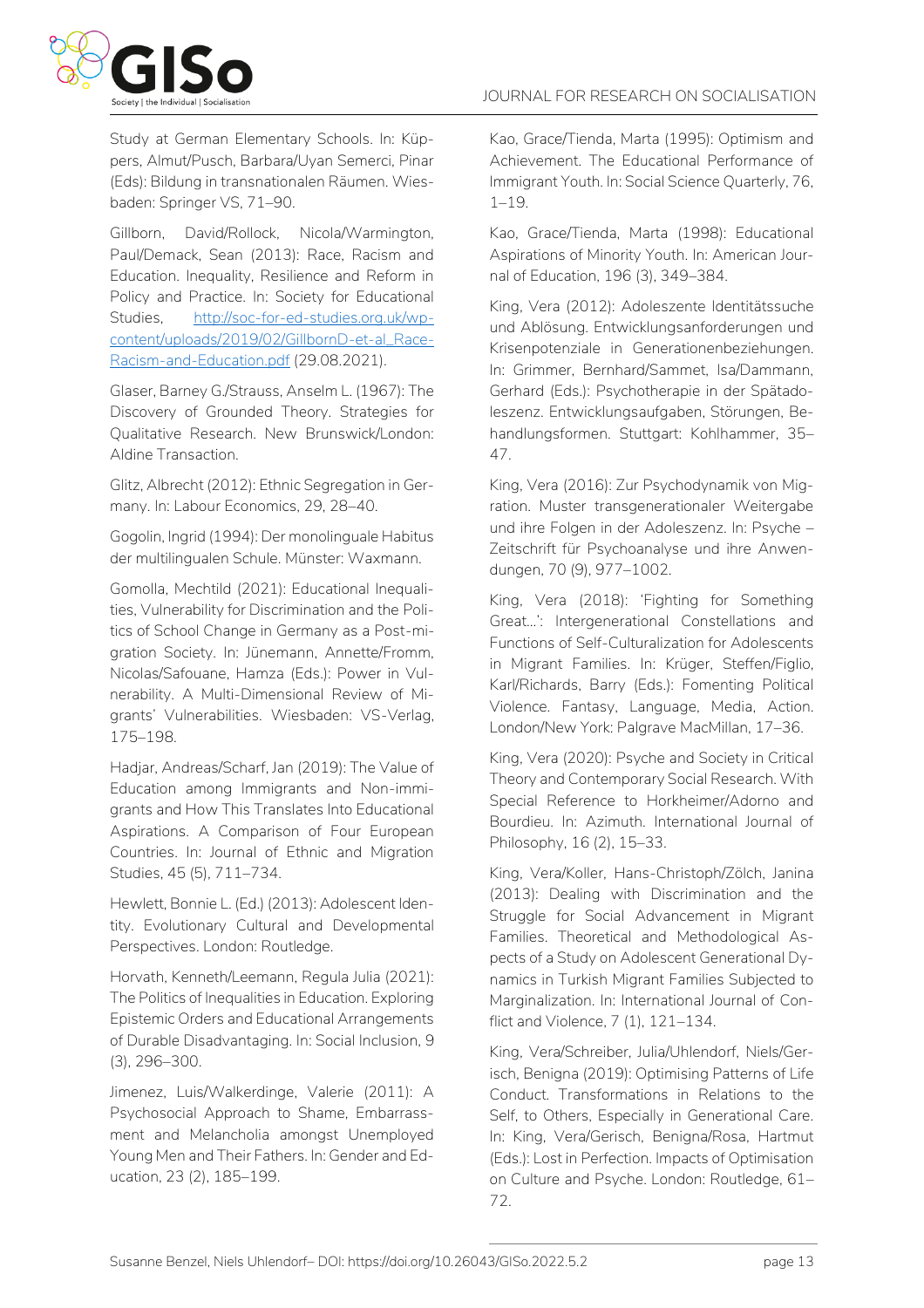

Lareau, Annette/Cox, Amanda (2011): Social Class and the Transition to Adulthood: Differences in Parents' Interactions with Institutions. In: Carlson, Marcia/England, Paula (Eds.): Social Class and Changing Families in an Unequal America. Stanford: Stanford University Press, 134–164.

Maghbouleh, Neda (2017): The Limits of Whiteness. Iranian Americans and the Everyday Politics of Race. Stanford: Stanford University Press.

Miyamoto, Ai/Seuring, Julian/Kristen, Cornelia (2020): Immigrant Students' Achievements in Light of Their Educational Aspirations and Academic Motivation. In: Journal of Ethnic and Migration Studies, 46 (7), 1348–1370.

Moldenhawer, Bolette/Miera, Frauke/Kallstenius, Jenny/Messing, Vera/Schiff, Claire (2009): Comparative Report on Education. Edumigrom Comparative Papers. In: Policy Documentation Center, [http://pdc.ceu.hu/archive/00006481/01/cps](http://pdc.ceu.hu/archive/00006481/01/cps-working-paper-comparative-report-on-education-2009.pdf)[working-paper-comparative-report-on-educa](http://pdc.ceu.hu/archive/00006481/01/cps-working-paper-comparative-report-on-education-2009.pdf)[tion-2009.pdf](http://pdc.ceu.hu/archive/00006481/01/cps-working-paper-comparative-report-on-education-2009.pdf) (29.08.2021).

Montero-Sieburth, Martha/Mas Giralt, Rosa/Garcia-Arjona, Noemi/Eguren, Joaquín (2021): Family Practices in Migration. Everyday Lives and Relationships. London: Routledge.

Papademetriou, Demetrios G./Somerville, Will/Sumption, Madeleine (2009): The Social Mobility of Immigrants and Their Children. Migration Policy Institute. In: Migration Policy Institute, [https://www.migrationpolicy.org/sites/de](https://www.migrationpolicy.org/sites/default/files/publications/soialmobility2010.pdf)[fault/files/publications/soialmobility2010.pdf](https://www.migrationpolicy.org/sites/default/files/publications/soialmobility2010.pdf) (29.08.2021).

Said, Edward W. (1997): Covering Islam. How the Media and the Experts Determine How We See the Rest of the World. New York: Pantheon Books.

Salikutluk, Zerrin (2013): Immigrants' Aspiration Paradox. Theoretical Explanations and Determinants of the Aspiration Gap between Native and Immigrant Students. In: Mannheimer Zentrum für europäische Sozialforschung, [http://www.mzes.uni-mannheim.de/publica](http://www.mzes.uni-mannheim.de/publications/wp/wp-150.pdf)[tions/wp/wp-150.pdf](http://www.mzes.uni-mannheim.de/publications/wp/wp-150.pdf) (29.08.2021).

Schlegel, Alice/Barry, Herbert (1991): Adolescence. An Anthropological Inquiry. New York: Free Press.

Schütze, Fritz (2016): Biography Analysis on the Empirical Base of Autobiographical Narratives: How to Analyse Autobiographical Narrative Interviews. In: Fiedler, Werner/Krüger, Heinz-Hermann (Eds.): Sozialwissenschaftliche Prozessanalyse. Grundlagen der qualitativen Sozialforschung. Opladen: Barbara Budrich, 75–116.

Uhlendorf, Niels (2018): Optimierungsdruck im Kontext von Migration. Eine diskurs- und biographieanalytische Untersuchung zu Subjektivationsprozessen. Wiesbaden: Springer VS.

Uhlendorf, Niels (2020): The Functions of Master and Counter Narratives in Biographical Interviews. Self-Positionings of German-Iranians in Relation to Discourses on Self-Optimization and Migration. In: Lueg, Klarissa/Lundholt, Marianne W. (Eds.): Routledge Handbook of Counter-Narratives. London: Routledge, 375–386.

Van de Werfhorst, Herman G./Heath, Anthony (2019): Selectivity of Migration and the Educational Disadvantages of Second-Generation Immigrants in Ten Host Societies. In: European Journal of Population, 35, 347–378.

Wilkinson, Iain (2004): Suffering. A Sociological Introduction. Cambridge: Polity.

Woellert, Franziska/Klingholz, Reiner (2014): Neue Potenziale. Zur Lage der Integration in Deutschland. Berlin: Berlin-Institut.